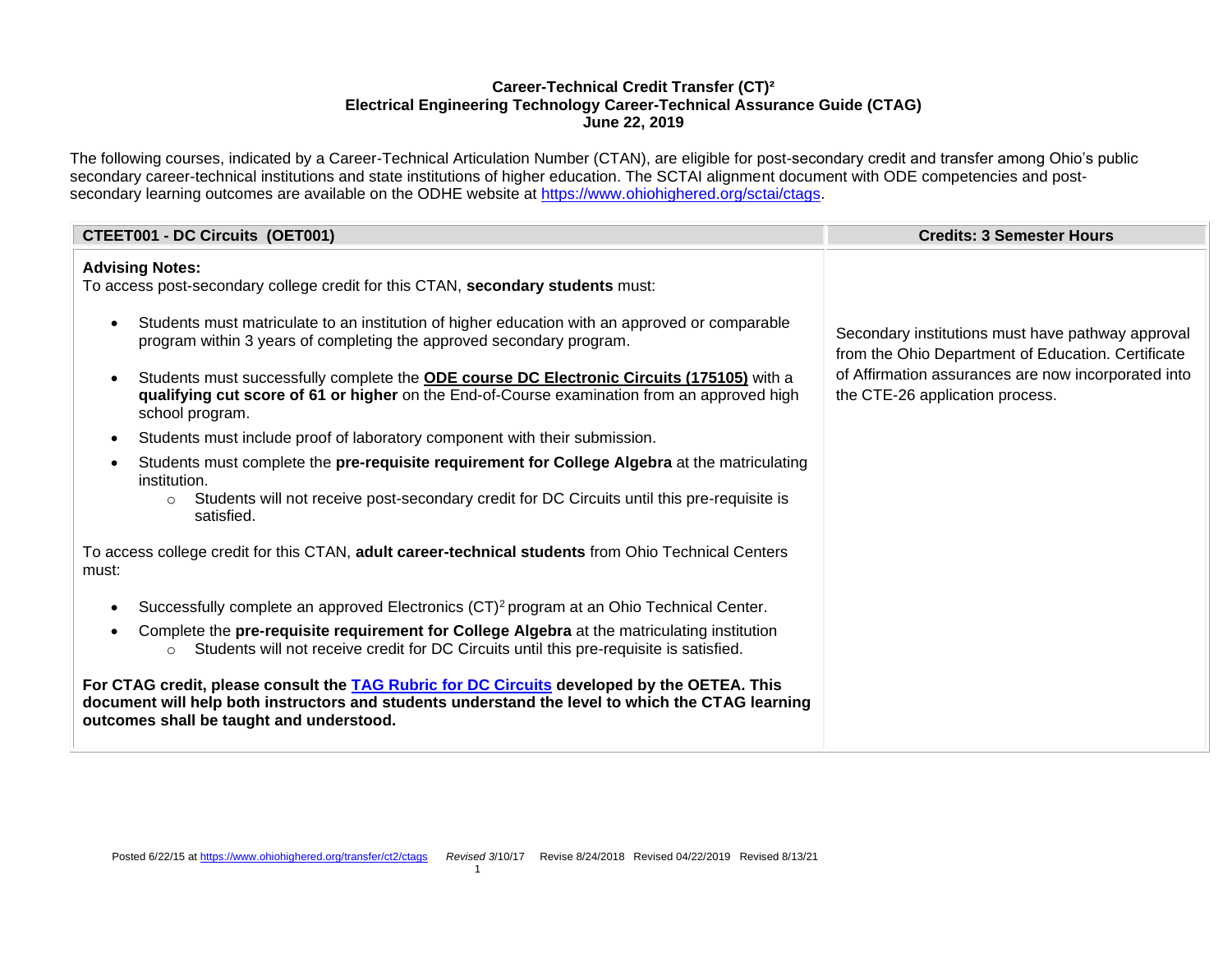| <b>CTEET002 - Digital Electronics (OET002)</b>                                                                                                                                                                                                      | <b>Credits: 4 Semester Hours</b>     |
|-----------------------------------------------------------------------------------------------------------------------------------------------------------------------------------------------------------------------------------------------------|--------------------------------------|
| <b>Advising Notes:</b>                                                                                                                                                                                                                              | Secondary institutions must have     |
| To access post-secondary college credit for this CTAN, secondary students must:                                                                                                                                                                     | pathway approval from the Ohio       |
| Students must matriculate to an institution of higher education with an approved or comparable program                                                                                                                                              | Department of Education. Certificate |
| within 3 years of completing the approved secondary program.                                                                                                                                                                                        | of Affirmation assurances are now    |
| Students must successfully complete the ODE course [Digital Electronics (175007)] with a score of 56                                                                                                                                                | incorporated into the CTE-26         |
| or higher on the End-of-Course examination.                                                                                                                                                                                                         | application process.                 |
| Students must include proof of laboratory component with their submission.                                                                                                                                                                          |                                      |
| For CTAG credit, please consult the TAG Rubric for Digital Electronics developed by the OETEA. This<br>document will help both instructors and students understand the level to which the CTAG learning<br>outcomes shall be taught and understood. |                                      |

Each CTAN identifies the learning outcomes equivalent or common to those taught in introductory technical courses. To receive credit under these agreements, the career-technical programs and the state institutions of higher education must document that their course content matches the learning outcomes in the CTANs.

## **Requirements and Credit Conditions:**

General Notes and Student Guidance:

- 1. The receiving institution must have a comparable program, major, or courses for the CTANs listed in this document. [Approved programs can](https://reports-cems.transfercredit.ohio.gov/ap/9?16846734657402::NO:9::)  [be found here.](https://reports-cems.transfercredit.ohio.gov/ap/9?16846734657402::NO:9::)
- 2. Credits apply to courses in the specified technical area at Ohio's public institutions of higher education, if the institution offers courses in the specific technical area. In the absence of an equivalent course, and when the institution offers the technical program, the receiving institution will guarantee to grant and apply an equivalent credit value of the Career-Technical Articulation Number (CTAN) toward the technical requirements of the specific degree/certificate program.
- 3. A career-technical student seeking credit under the terms of this CTAG must enroll in the college and submit the verification form within three years of completing a career-technical education course.
- 4. A career-technical student who meets all eligibility criteria will receive the credit hour value for the equivalent course(s) as offered at the receiving state institution of higher education.
- 5. The admission requirements of individual institutions and/or programs are unaffected by the implementation of (CT)² outcomes.
- 6. The transfer of credit through this CTAG will not exempt a student from the residency requirements at the receiving institution.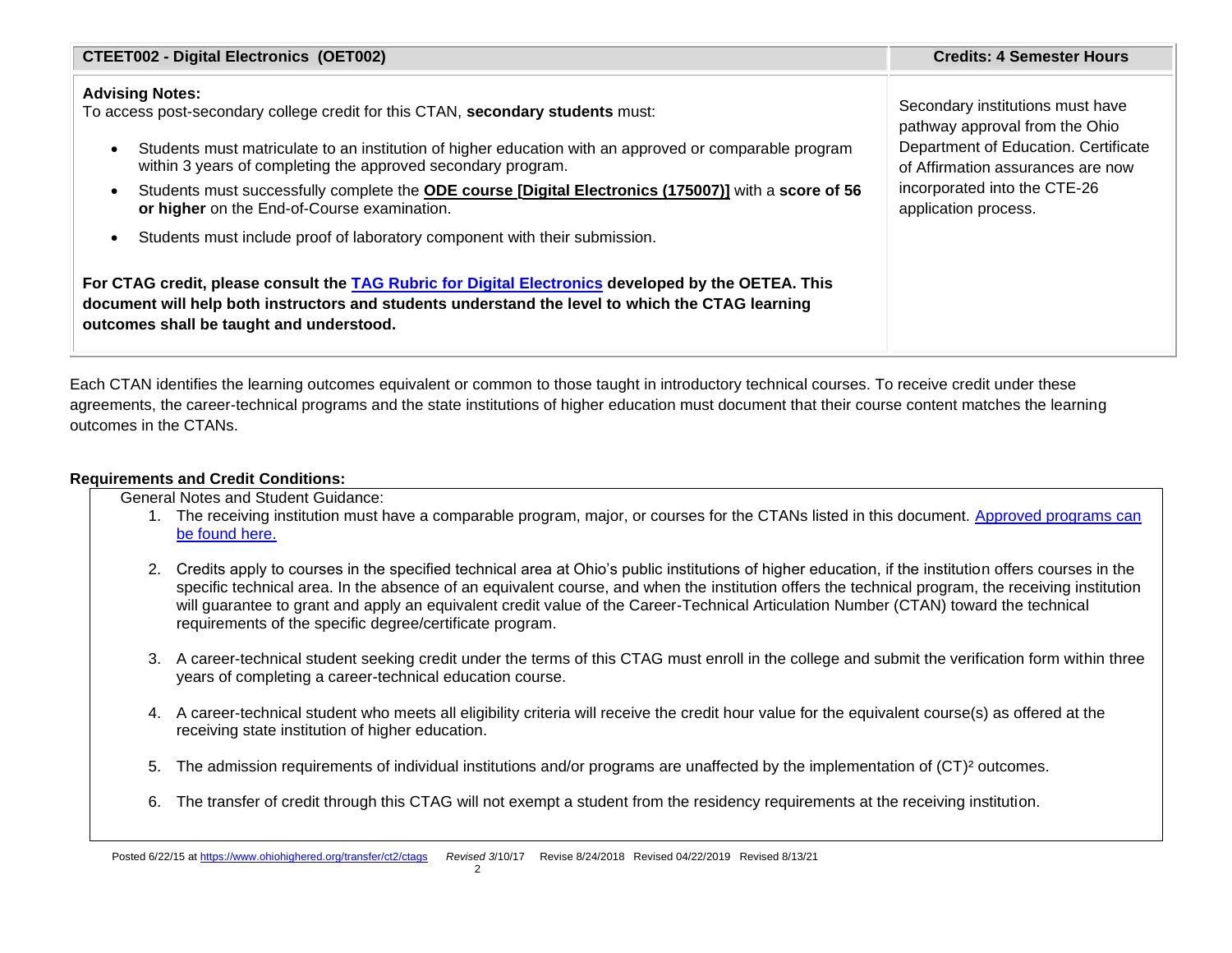| <b>Credits: 3 Semester Hours</b><br>CTEET001 - DC Circuits (OET001) |
|---------------------------------------------------------------------|
|---------------------------------------------------------------------|

**General Course Description:** A detailed study of direct current electric circuits and related bilateral devices. This course covers DC fundamentals, the systems that use them, and the basic sources of DC electricity. Conventional and computer circuit analysis will be used. Includes hands-on labs.

## **Credits: 3 Semester Hours**

## **Learning Outcomes:**

- 1. \* Demonstrate an understanding of, and application for, electrical components and quantities
- 2. \* Define voltage, current, electrical resistance and power
- 3. \* Utilize Ohm's Law and Kirchhoff's Laws to analyze circuits.
- 4. \* Determine resistance, current, voltage, and power for series circuits, parallel circuits, and series-parallel circuits.
- 5. \* Apply circuit theorems such as superposition, Thevenin's and Norton's theorems to the analysis of circuits.
- 6. \* Employ mesh and/or nodal analysis techniques to analyzing circuits.
- 7. \* Demonstrate an understanding of the properties of capacitors and their behavior under DC conditions.
- 8. \* Demonstrate an understanding of the properties of inductors and their behavior under DC conditions.

## *\*Asterisk Indicates Essential Learning Outcomes*

| <b>CTEET002 - Digital Electronics (OET002)</b> | Credits: 3-4 Semester Hours |
|------------------------------------------------|-----------------------------|
|------------------------------------------------|-----------------------------|

**General Course Description:** Principles and applications of digital systems. Emphasis placed on the study of combinational and sequential logic from a systems approach. Actual ICs and Programmable logic devices (PLDs) are used, as well as digital diming diagrams and waveforms. Includes hands-on labs.

#### **Credits: 3-4 Semester Hours**

# **Learning Outcomes:**

- 1. \* Demonstrate an understanding of and application for number systems, operations, and codes.
- 2. \* Identify various types of Logic Gates and explain their truth tables.
- 3. \* Utilize Boolean Algebra to describe and simplify digital logic circuits.
- 4. \* Apply DeMorgan's theorem to simplify combinational logic circuits.
- 5. \* Design combination logic circuits to meet specified system requirements.
- 6. \* Demonstrate an Understand of and applications for Encoders / Decoders.
- 7. \* Demonstrate an understanding of and applications for multiplexers/demultiplexers.
- 8. \* Demonstrate an understanding of and applications for adders, subtractors, and Arithmetic Logic Units (ALUs).
- 9. \* Explain the types of, operation of, and applications for flip-flops and related devices.
- 10. \* Demonstrate an understanding of and applications for counters.
- 11. \* Demonstrate an understanding of and applications for shift registers.
- 12. \* Utilize and explain the types of memory and storage in digital circuits.

Posted 6/22/15 at<https://www.ohiohighered.org/transfer/ct2/ctags>*Revised 3*/10/17 Revise 8/24/2018 Revised 04/22/2019 Revised 8/13/21